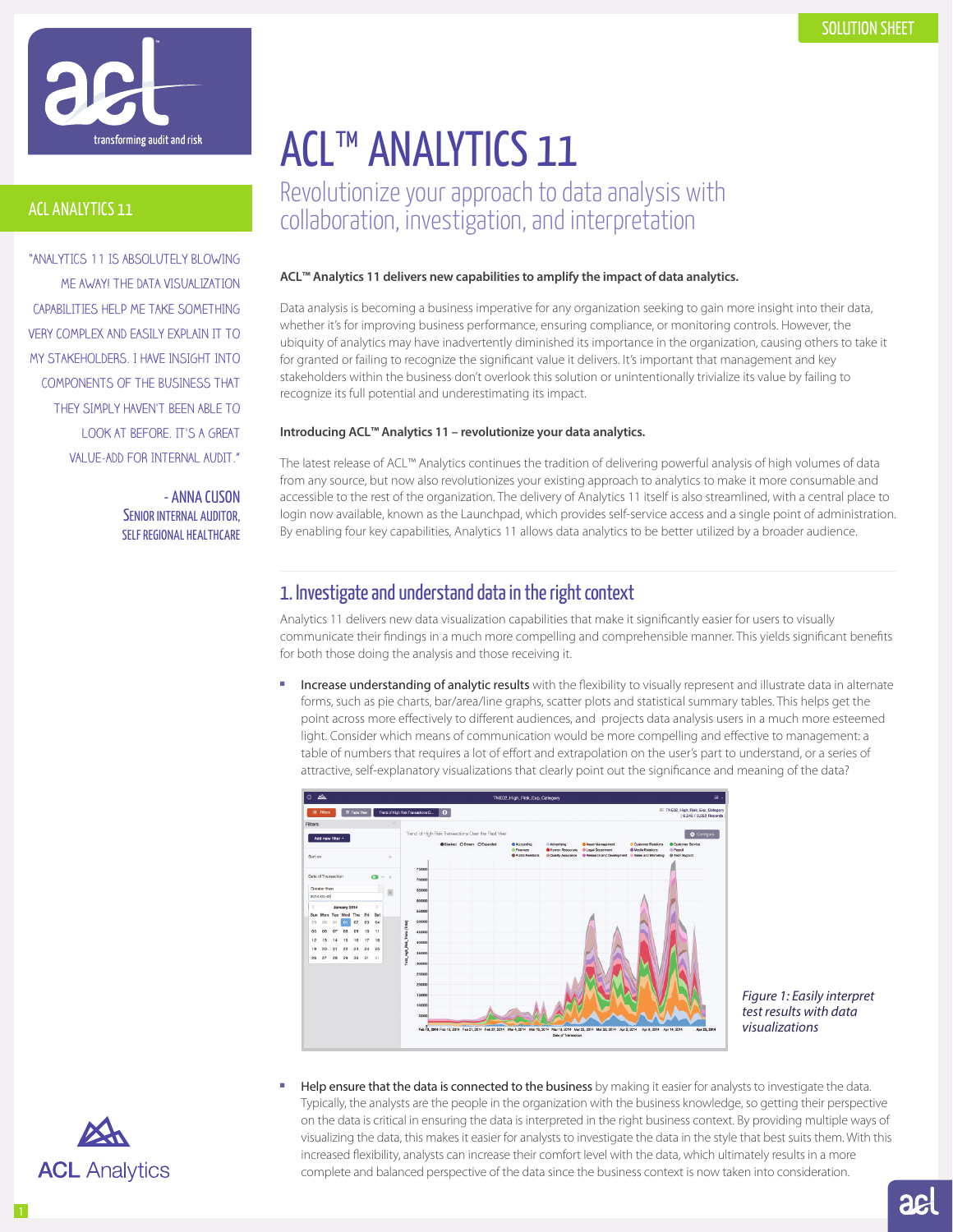

## 2. Effectively share data analysis results to help increase collaboration and accessibility

While data analysis results are important, they are of limited value if they can't be shared effectively with the rest of the organization. ACL Analytics already helps increase the accessibility and repeatability of analytics by enabling ACL scripts to be conveniently packaged and delivered as one-click analysis applications. With Analytics 11, this can be taken even further by sharing application results via the cloud, which not only greatly enhances their accessibility, but also opens more opportunities for collaboration as well as much deserved recognition for data analysis authors.

- Effectively broadcast analysis accomplishments by enabling results to be easily accessed by key stakeholders. In a sense, analysis can't really be considered as being complete unless others are able to access the results. It's unfortunate when a user has put significant amounts of effort and time into data analysis, only to have it unrecognized due to the lack of an effective means to present his/her work to the right audience. With a new Results Cloud bonus feature available to licensed Analytic<sup>(1)</sup> users, analysis results can be made available in the cloud, effortlessly expanding its reach across the organization.
- Enable collaboration on analysis results with ease of access. Having easy, centralized access to analysis results also means that users can more easily formulate thoughts, ideas, and questions related to the analysis – all of which help elevate analysis to a collaborative effort rather than a solitary task. With ACL Analytics, having all the source analysis data contained in a single location not only provides a convenient read-only master repository of data for reference, but it also provides an audit log of analysis activity to help ensure data integrity and avoid version control issues that arise from using spreadsheets or files to share information.

## 3. Interpret data more easily for determining issues



Data visualizations can help users interpret data more easily while also providing an effective means of illustrating findings to management.

#### *Figure 2: Interpret data more easily through visualizations*

- Simplify the interpretation of data analysis results for business audiences to reduce the time and effort required by management to understand what needs to be done to rectify or improve the issue. This shortened time-to-action or time-to-decision is a critical factor in increasing the agility of an organization. With Analytics 11, a variety of data visualizations are available to clearly highlight key findings to a broader audience.
- Ease of interpretation also means that violations are clearly obvious for all to see rather than being buried amongst the large volume of analysis results. This level of transparency sends a clear message to the organization that violations and offenders can easily be identified which helps steer the corporate culture into becoming more accountable for their actions.